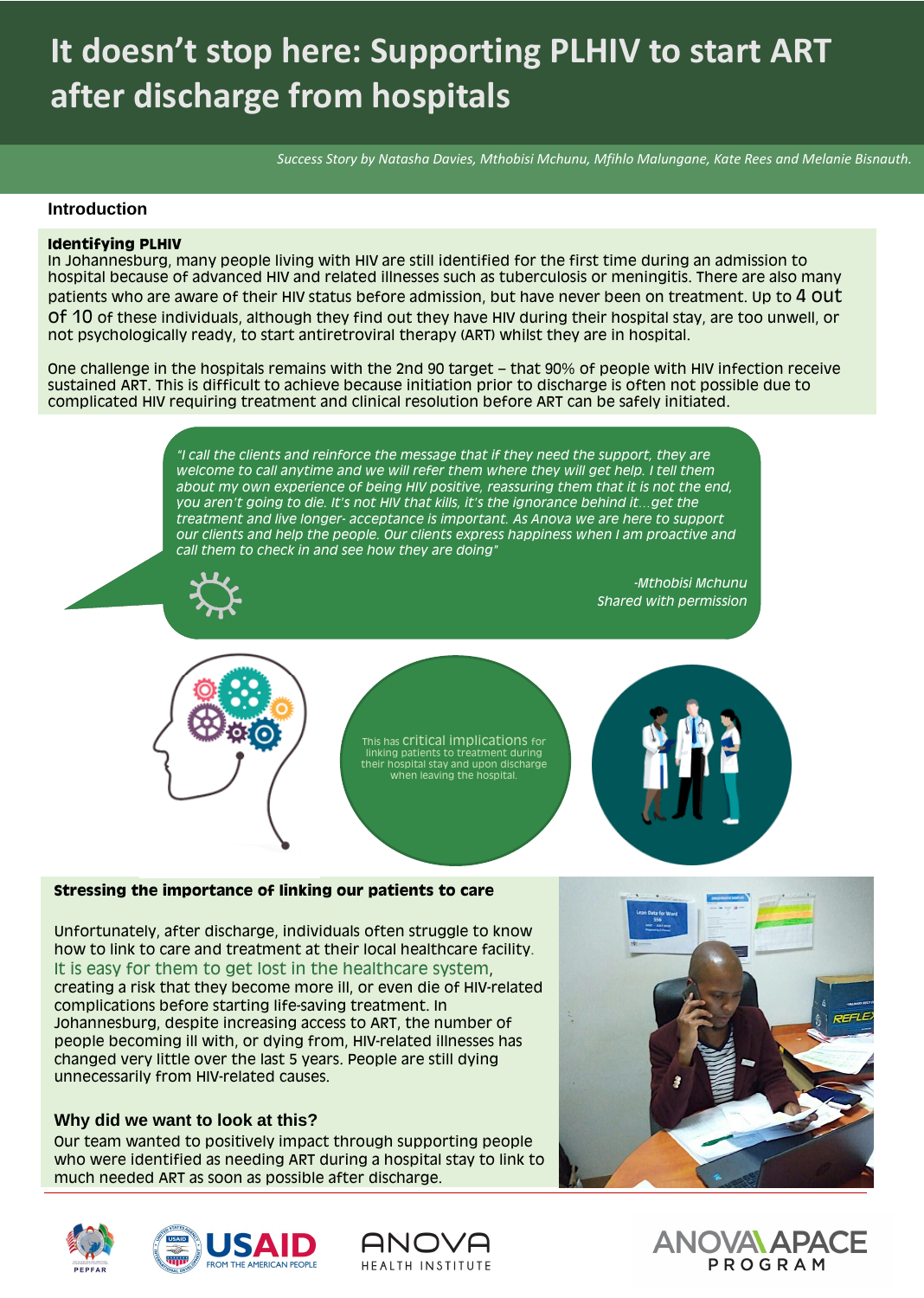**Figure 2.** Before and after Same

The team has introduced a model (Figure 1) at several hospitals in Johannesburg. This result has been very positive. Before introducing weekly follow up by a named linkage officer, only 40-50%, of all clients identified in the hospitals as needing



## ART were confirmed to have accessed life-saving ART.



# **It doesn't stop here: Supporting PLHIV to start ART after discharge from hospitals**

*Success Story by Natasha Davies, Mthobisi Mchunu, Mfihlo Malungane, Kate Rees and Melanie Bisnauth.*

#### **What was our approach?**

Week 1 Week 2 Week 3 Week 4 Week 5 Week 1 Week 2 Week 3 Week 4 Week 2 Week 3 Week 4 Week 1 Week 2 Week 4 Week 5 May 2019 Aug 2019

-SDI -28 day linkage







10%

#### $0%$

Currently, the hospitals across Johannesburg report that 8 of 10 individuals have started their ART within 28 days after discharge from hospital. In the two largest hospitals, Chris Hani Baragwanath Hospital and Charlotte Maxeke Johannesburg Academic Hospital, more than 9 out of 10 clients are confirmed on ART at 28 days.

This simple, easy to implement process, is saving lives by ensuring that people are not lost from the system and are given the support they need after finding out they have HIV during a hospital admission.

The following (Figure 2) demonstrates the positive impact of this model on linkage to care.

#### **What did we find out?**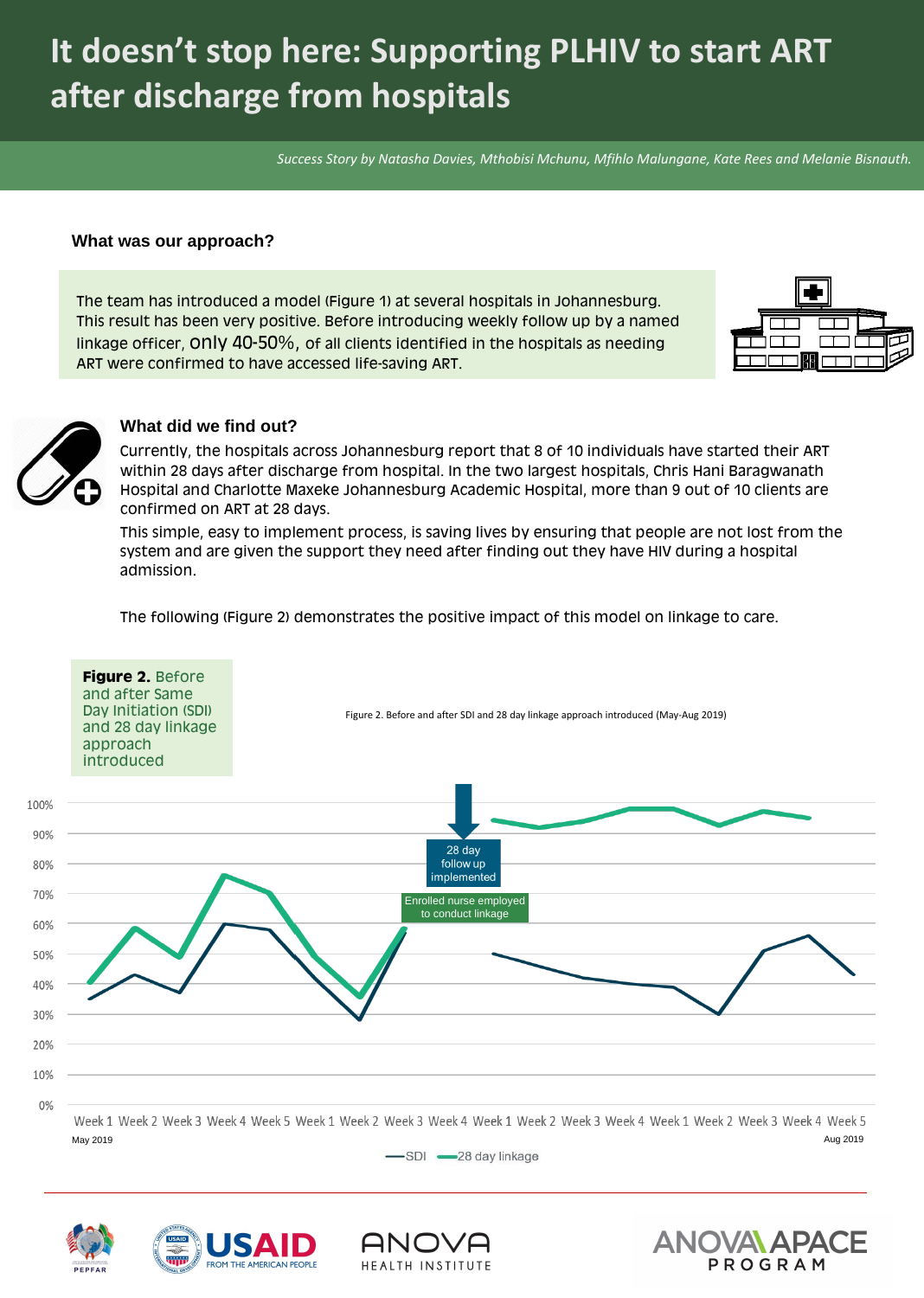#### **Benefiting from this service**

After identifying this challenge, we introduced the following process for every person who was identified as needing ART but who could not be started on treatment during their hospital admission:



1. Linkage officer visits the patient and introduces him/herself to the person before they are discharged home



2. Linkage officer spends some time with the person, explaining the importance of ART for their health and securing permission from the person to follow them up by telephone after they go home

3. Each person is entered into a special register which the linkage officer uses to call the patient at fixed times after discharge



If the person has started, they are congratulated and encouraged to continue

ii. If the person has not started, the reason is explored and support given as necessary.





**Figure 1.**  Process for individuals identified as needing ART but could not initiate during their hospital admission

# **The Model to help supporting PLHIV to start ART after discharge from hospitals**

*Success Story by Natasha Davies, Mthobisi Mchunu, Mfihlo Malungane, Kate Rees and Melanie Bisnauth.*

The linkage officer calls the person on days **7, 14, 21** and **28** after discharge

The linkage officer checks the person is staying well and is managing after discharge

A ) (B ) (C

The linkage officer asks the person if they have started their ART yet



The person is followed up weekly until **28 days** (by which time most individuals have initiated ART)

D





If the person is still not on treatment by **28 days** then the linkage officer hands the person over to the nearest community team to facilitate a home visit to check up on the client and continue to provide support to start treatment

E



**1.**Making an appointment for the person with a specific member of staff at their local community clinic

**2.** Making an appointment with a doctor back at the hospital if they have been told they are still not well enough to start ART (suggesting undue delays at the local facility)

**3.** Providing pre-treatment counselling about the benefits of ART if they still do not feel psychologically ready to commit to treatment



### ANOVA APACE PROGRAM

#### **The Model Implemented**